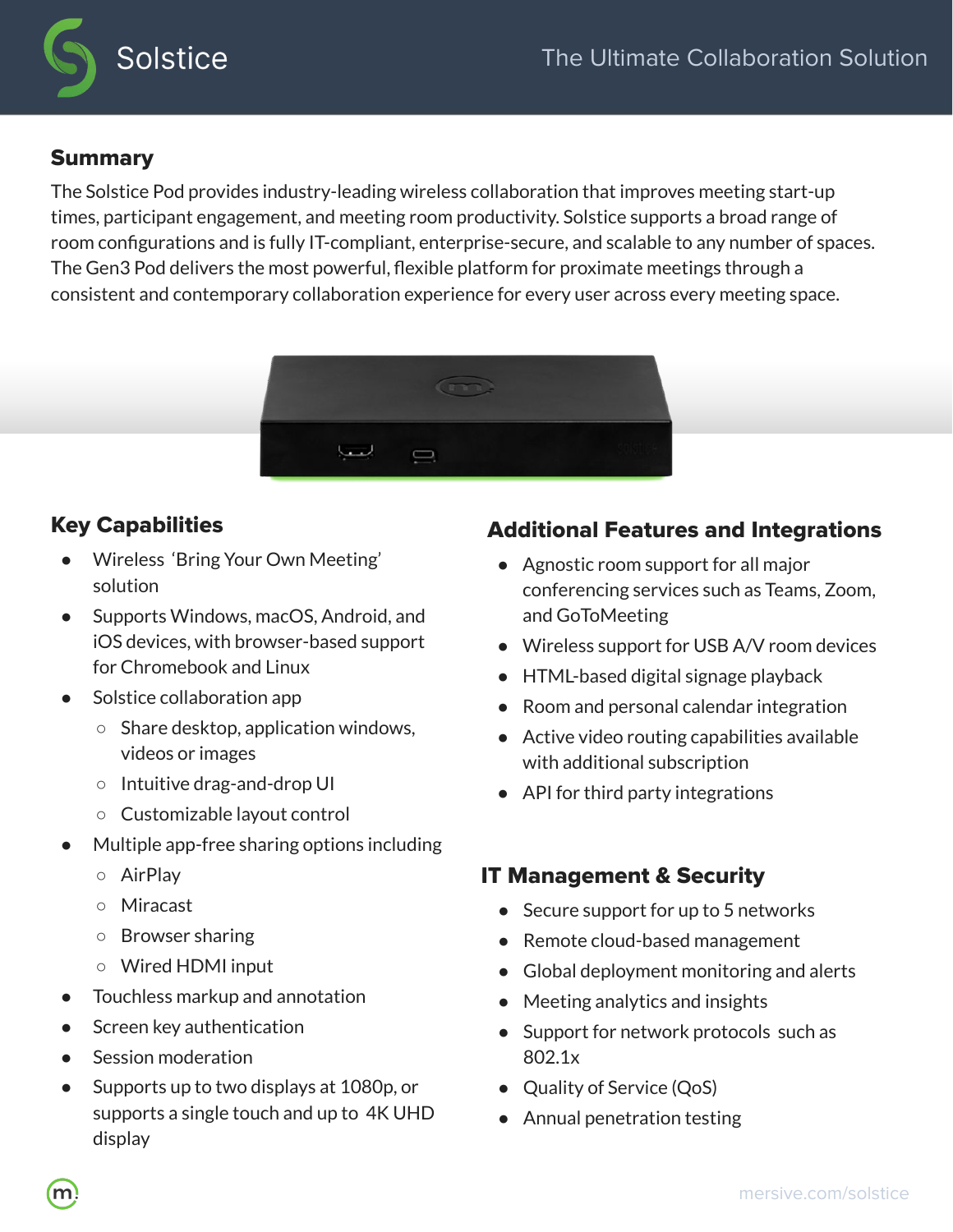# Pod Hardware and Technical Specs

Click to download files: [CAD](https://cdn.brandfolder.io/80TIUEHR/at/qd20d7-6wa88g-9iqgwb/mersive-gen3-solstice-pod_CAD.dwg) | [BIM](https://cdn.brandfolder.io/80TIUEHR/at/qcdvva-ftwiwo-4pveee/Mersive_BIM_files.zip) | [Visio](https://cdn.brandfolder.io/YLVMRULZ/at/brkb54xn5fnrvczbxhtn4/Mersive_Solstice_Pod_9-15-21RM.vsdx)



Part #: SP-8000-E1, SP-8100-E1

#### **Dimensions**

### Hardware Ports

Gigabit Ethernet with PoE+ support Power supply, DC 12V at 2 Amps (not included, order if needed) 2x HDMI out HDMI in (note: HDCP support can be enabled) Stereo out (3.5mm), 8-channel 7.1 surround sound 2x USB 3.0 1x USB-C

| Hardware Type | Compute Console           |
|---------------|---------------------------|
| <b>Size</b>   | 184.2mm x 86.2mm x 26.3mm |
| Weight        | 0.75 lbs (340g)           |

## Technical Specifications

| Processor                              | Qualcomm Snapdragon™ 820, quad-core Kryo™ CPU                                                                                                                                                                    |
|----------------------------------------|------------------------------------------------------------------------------------------------------------------------------------------------------------------------------------------------------------------|
| <b>Graphics Processor</b>              | Adreno <sup>™</sup> 530                                                                                                                                                                                          |
| <b>Internal Storage</b>                | 4GB RAM, 16GB eMMC Flash Storage                                                                                                                                                                                 |
| <b>Ethernet</b>                        | RJ45 Gigabit                                                                                                                                                                                                     |
| <b>Wireless</b>                        | Dual band, 802.11ac 2×2 MIMO                                                                                                                                                                                     |
| <b>Streaming Video Support</b>         | 4K (4096 x 2160 @ 30Hz), HD (1920×1080 @ up to 60Hz), SD (1280×720 @ up to 60Hz)                                                                                                                                 |
| Output                                 | HDMI 2.0 for HDMI1 with Audio (8-channel 7.1 surround sound), HDMI 1.4 for HDMI2 with Audio (8-channel<br>7.1 surround sound), Stereo output                                                                     |
| Input                                  | <b>HDMI 1.4b</b>                                                                                                                                                                                                 |
| I/O                                    | 2x USB 3.0, USB-C port                                                                                                                                                                                           |
| <b>Operating Temperature (Ambient)</b> | 0° C (32° F) to 50° C (122° F)                                                                                                                                                                                   |
| <b>Power Input</b>                     | UL/IEC/EN Certified power source of 12VDC, 2A (PS2/LPS) rating with barrel connector of 5.5mm outer<br>diameter, 2.1mm inner diameter, center positive polarity OR PoE+ source compliant to IEEE 802.3 at Type 2 |
| Avg. Power Consumption                 | 6-10W                                                                                                                                                                                                            |
| <b>Power Efficiency Level</b>          | VI                                                                                                                                                                                                               |
| Adaptor                                | Switching 100-240VAC, 50/60Hz, changeable plug type (international support)                                                                                                                                      |
| <b>Adaptor Region Support</b>          | US, EU, AK, AUS                                                                                                                                                                                                  |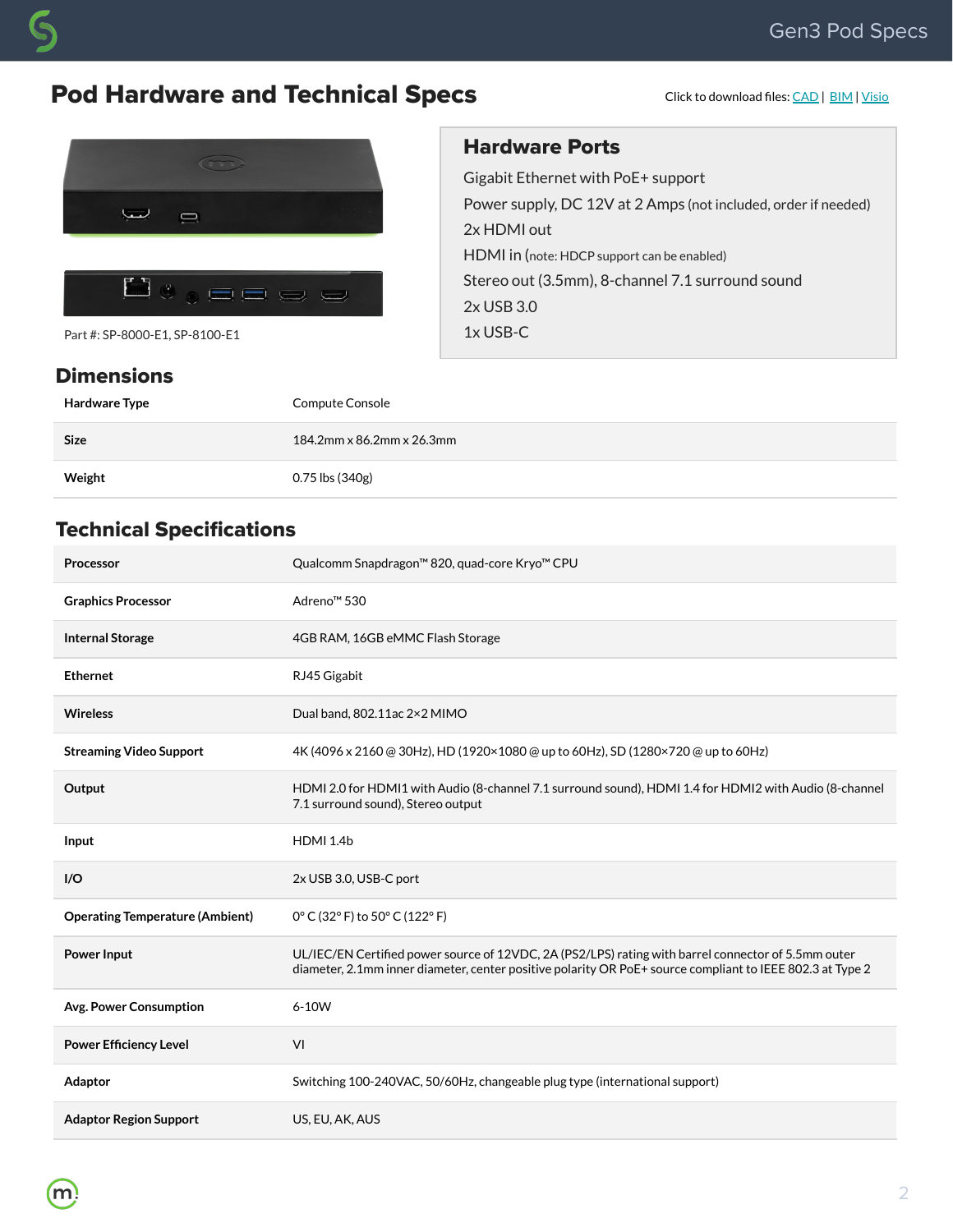# **Warranty** Limited 1-year manufacturer's hardware warranty with option to extend to 3 years **Certifications** ANRT, BSMI, CCC, CE, EAC, ETA, FCC, IEC CB Scheme, IMDA, KC, MIC-T, MIC / VNTA, MOC, NOM, NTC, RCM, RoHS, SRRC, UL, TAA compliant Accessibility **Accessibility** WCAG 2.0 AA Compliant. Full VPAT document available [here.](http://www.mersive.com/mersive-solstice-vpat) Testing and Certifications

#### WiFi/Transmission Specifications

| <b>Frequency Bands</b>            | Bluetooth Classical: 2402MHz - 2480MHz<br>BLE: 2402MHz - 2480MHz<br>2.4GHz WIFI:<br>20MHz BW: 2412MHz - 2472MHz<br>40MHz BW: 2422MHz - 2462MHz<br>5GHz WIFI:<br>20MHz BW: 5180MHz - 5240MHz, 5260MHz - 5320MHz, 5500MHz - 5700MHz 40MHz BW: 5190MHz -<br>5230MHz, 5270MHz - 5310MHz, 5510MHz - 5670MHz 80MHz BW: 5210MHz, 5290MHz, 5530MHz -<br>5610MHz |
|-----------------------------------|---------------------------------------------------------------------------------------------------------------------------------------------------------------------------------------------------------------------------------------------------------------------------------------------------------------------------------------------------------|
| <b>Transmit Power/Power Range</b> | Bluetooth Classical: 12.50dBm EIRP<br>BLE: 4.81dBm EIRP<br>2.4GHz WIFI:<br>20MHz BW: 15.90dBm EIRP<br>40MHz BW: 15.93dBm EIRP<br>5GHz WIFI:<br>20MHz BW: 15.84dBm EIRP<br>40MHz BW: 15.72dBm EIRP<br>80MHz BW: 15.41dBm EIRP                                                                                                                            |

## How to Buy

Please contact [sales@mersive.com](mailto:sales@mersive.com) for purchase options.